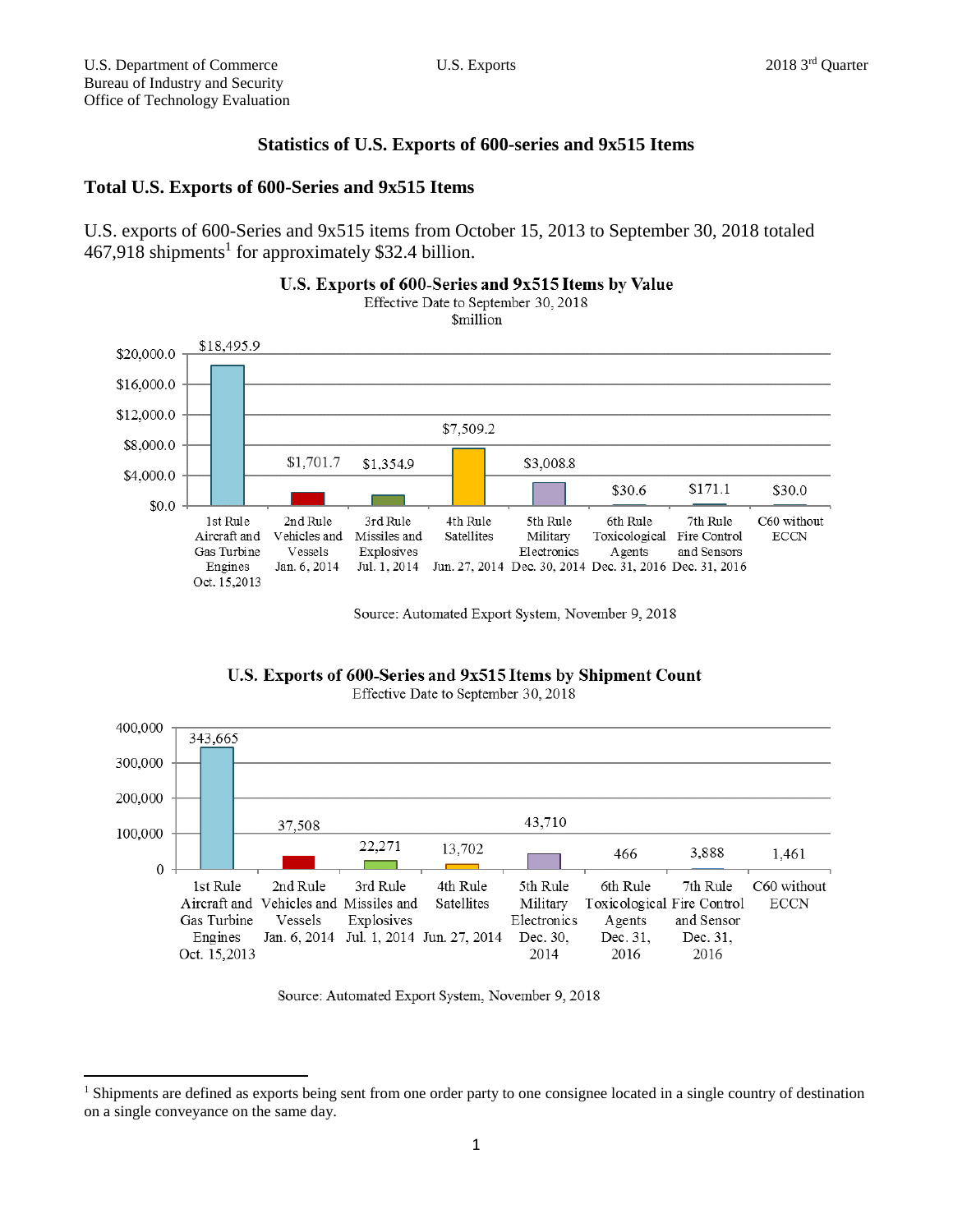$\overline{a}$ 

Of the \$32.4 billion in U.S. exports of 600-Series and 9x515 items from October 15, 2013 to September 30, 2018, \$30.4 billion (93.8% of the total) was shipped under BIS authorization; and \$2.0 billion (6.2%) was shipped under DDTC authorization<sup>2</sup>.



Source: Automated Export System, November 13, 2018

<sup>&</sup>lt;sup>2</sup> Note: The totals above under DDTC jurisdiction are derived from Exporter reporting of USML categories with an .x paragraph when the 600-Series ECCN has also been reported in the AES transaction.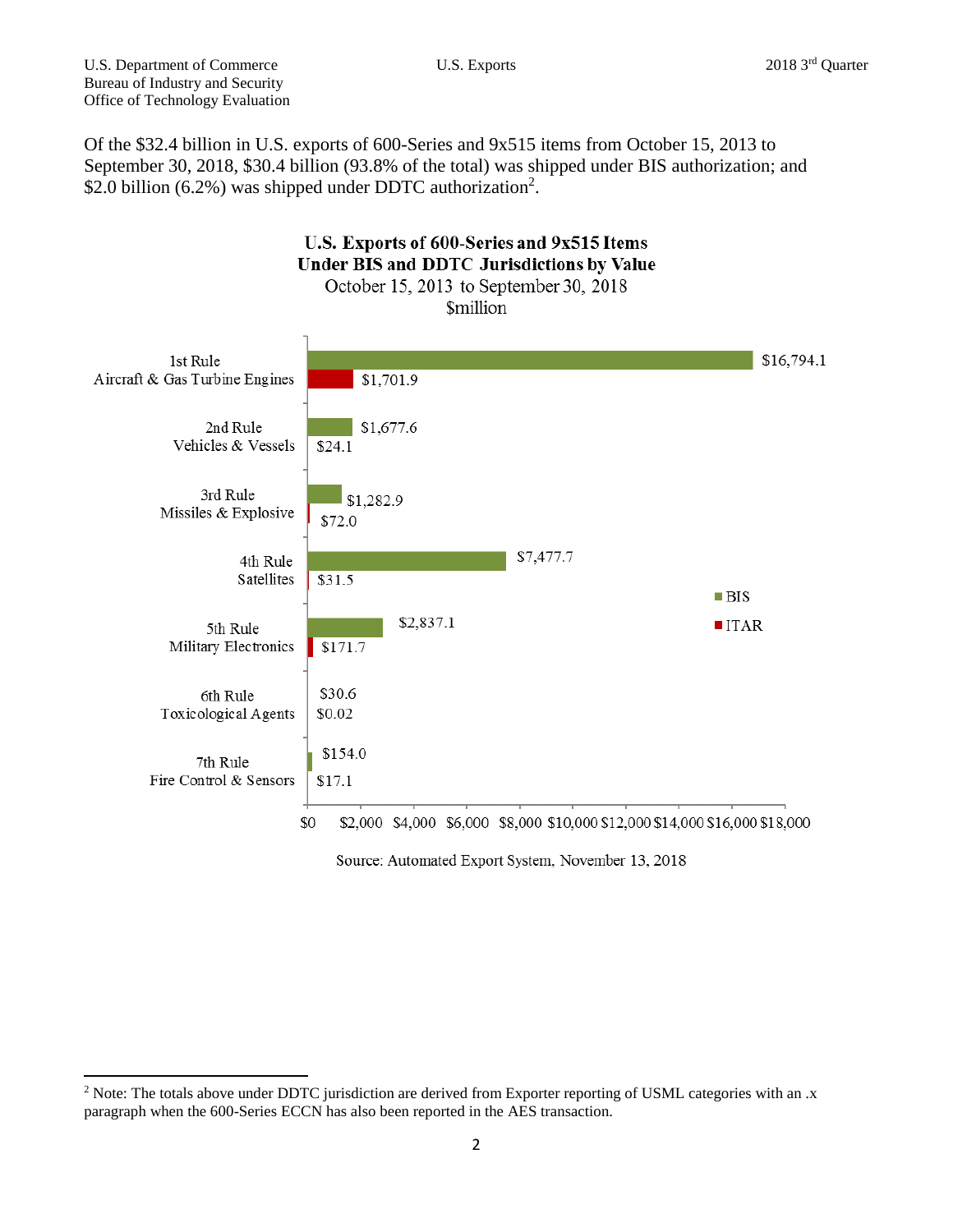## **U.S. Exports of 600-Series Items under BIS Authorization**

Of the \$30.4 billion in U.S. exports under BIS authorization from October 15, 2013 to September 30, 2018:

- $\geq$  \$22.9 billion were for 600-series items; and
- $\triangleright$  \$7.5 billion were for 9x515 items.

Of the \$22.9 billion in U.S. exports under BIS authorization for 600-sereis items, the top 15 destinations were Japan with \$3.9 billion (17.2% of the total value), Canada with \$2.4 billion (10.5%) and United Kingdom with \$2.4 billion (10.3%).

| Top Fifteen Destinations of U.S. Exports of 600-Series Items by Value |                        |                                                   |                               |                  |  |
|-----------------------------------------------------------------------|------------------------|---------------------------------------------------|-------------------------------|------------------|--|
| under BIS Jurisdiction                                                |                        |                                                   |                               |                  |  |
| October 15, 2013 to September 30, 2018                                |                        |                                                   |                               |                  |  |
|                                                                       |                        | % of Total                                        | Value                         |                  |  |
| Country                                                               | <b>Shipment Counts</b> | Shipment Count                                    | <b><i><u>Smillion</u></i></b> | % of Total Value |  |
| Japan                                                                 | 37,890                 | 8.8%                                              | \$3,939.0                     | 17.2%            |  |
| Canada                                                                | 37,824                 | 8.8%                                              | \$2,404.5                     | 10.5%            |  |
| United Kingdom                                                        | 50,186                 | 11.7%                                             | \$2,361.6                     | 10.3%            |  |
| South Korea                                                           | 30,895                 | 7.22%                                             | \$1,762.5                     | 7.7%             |  |
| Israel                                                                | 18,671                 | 4.4%                                              | \$1,088.0                     | 4.8%             |  |
| Germany                                                               | 18,143                 | 4.2%                                              | \$943.0                       | 4.1%             |  |
| <b>United Arab Emirates</b>                                           | 15,524                 | 3.6%                                              | \$786.2                       | 3.4%             |  |
| Saudi Arabia                                                          | 7,584                  | 1.8%                                              | \$738.8                       | 3.2%             |  |
| Italy                                                                 | 12,637                 | 3.0%                                              | \$717.4                       | 3.1%             |  |
| Australia                                                             | 14,102                 | 3.3%                                              | \$665.4                       | 2.9%             |  |
| Taiwan                                                                | 10,301                 | 2.4%                                              | \$545.9                       | 2.4%             |  |
| Singapore                                                             | 18,648                 | 4.4%                                              | \$535.1                       | 2.3%             |  |
| Spain                                                                 | 11,816                 | 2.8%                                              | \$510.2                       | 2.2%             |  |
| Mexico                                                                | 18,112                 | 4.2%                                              | \$417.6                       | 1.8%             |  |
| Turkey                                                                | 8,277                  | 1.9%                                              | \$373.5                       | 1.6%             |  |
| <b>Top 15 Total</b>                                                   | 310,610                |                                                   | \$17,788.7                    |                  |  |
| Top 15 Total/                                                         |                        |                                                   |                               |                  |  |
| <b>Grand Total</b>                                                    |                        | 72.5%                                             |                               | 77.7%            |  |
| <b>Grand Total</b>                                                    | 428,194                |                                                   | \$22,904.0                    |                  |  |
|                                                                       |                        | Source: Automated Export System, November 9, 2018 |                               |                  |  |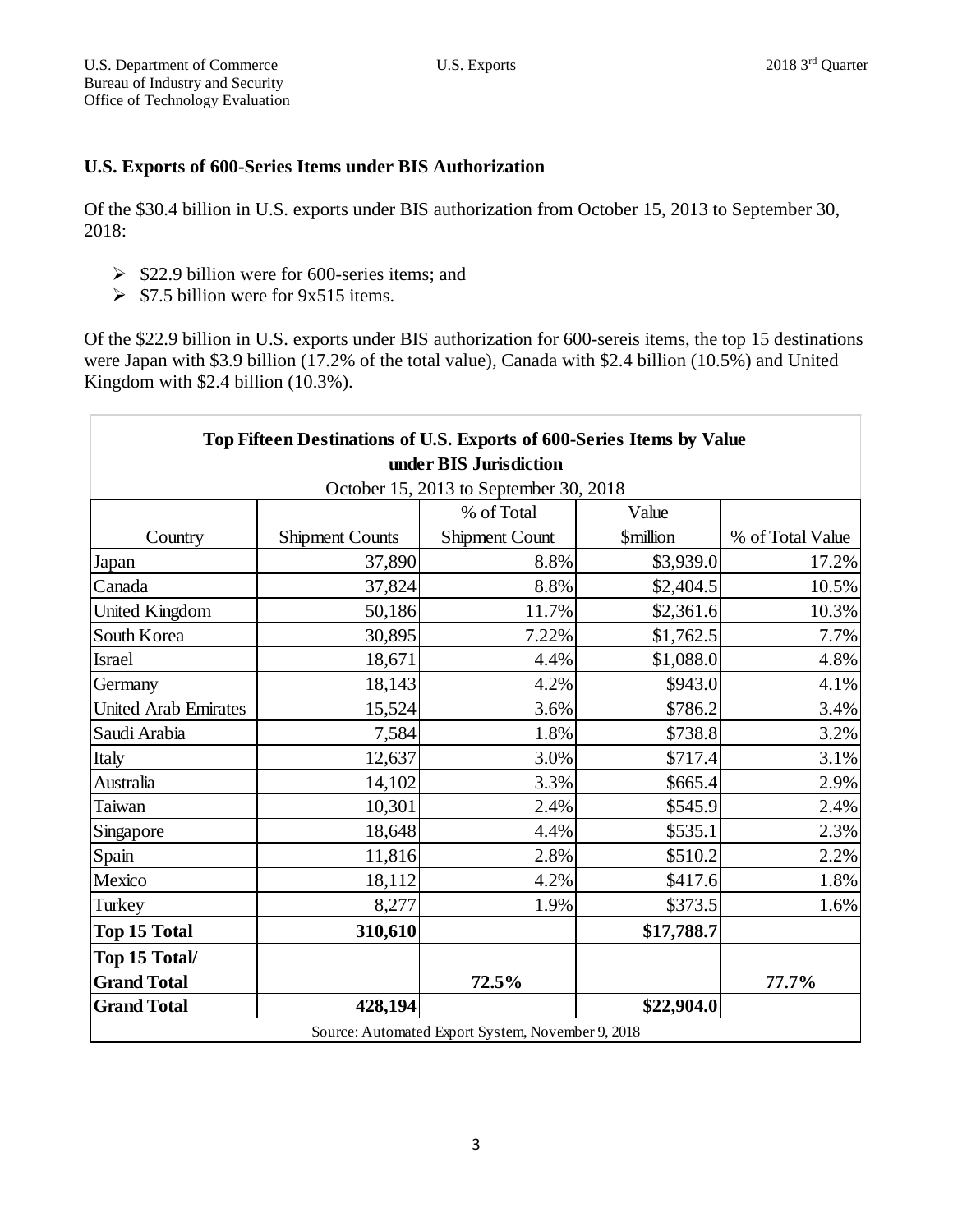| Top Ten ECCNs of U.S. Exports of 600-Series Items by Value<br>under BIS Authorization<br>October 15, 2013 to September 30, 2018 |                                                                                                                                                                                                                                                                                                               |  |  |
|---------------------------------------------------------------------------------------------------------------------------------|---------------------------------------------------------------------------------------------------------------------------------------------------------------------------------------------------------------------------------------------------------------------------------------------------------------|--|--|
| <b>ECCN</b>                                                                                                                     | <b>Description</b>                                                                                                                                                                                                                                                                                            |  |  |
| 9A610                                                                                                                           | Military aircraft and related commodities                                                                                                                                                                                                                                                                     |  |  |
| 9A619                                                                                                                           | Military gas turbine engines and related commodities                                                                                                                                                                                                                                                          |  |  |
| 3A611                                                                                                                           | Military electronics                                                                                                                                                                                                                                                                                          |  |  |
| 0A606                                                                                                                           | Ground vehicles and related commodities                                                                                                                                                                                                                                                                       |  |  |
| 1A613                                                                                                                           | Armored and protective "equipment" and related commodities                                                                                                                                                                                                                                                    |  |  |
| 9A604                                                                                                                           | Commodities related to launch vehicles, missiles, and rockets                                                                                                                                                                                                                                                 |  |  |
| 9B610                                                                                                                           | Test, inspection, and production "equipment" and related commodities<br>"specially designed" for the "development" or "production" of<br>commodities enumerated in ECCN 9A610 or USML Category VIII                                                                                                           |  |  |
| 0A614                                                                                                                           | Military training "equipment"                                                                                                                                                                                                                                                                                 |  |  |
| 8A609                                                                                                                           | Surface vessels of war and related commodities                                                                                                                                                                                                                                                                |  |  |
| 7A611                                                                                                                           | Navigation and avionics equipment and, systems and "parts,"<br>"components," "accessories," and "attachments" "specially designed"<br>therefor, "specially designed" for a military application that are not<br>enumerated in any USML category or another "600 series" ECCN<br>are controlled by ECCN 3A611. |  |  |
|                                                                                                                                 | Source: Automated Export System, November 9, 2018                                                                                                                                                                                                                                                             |  |  |